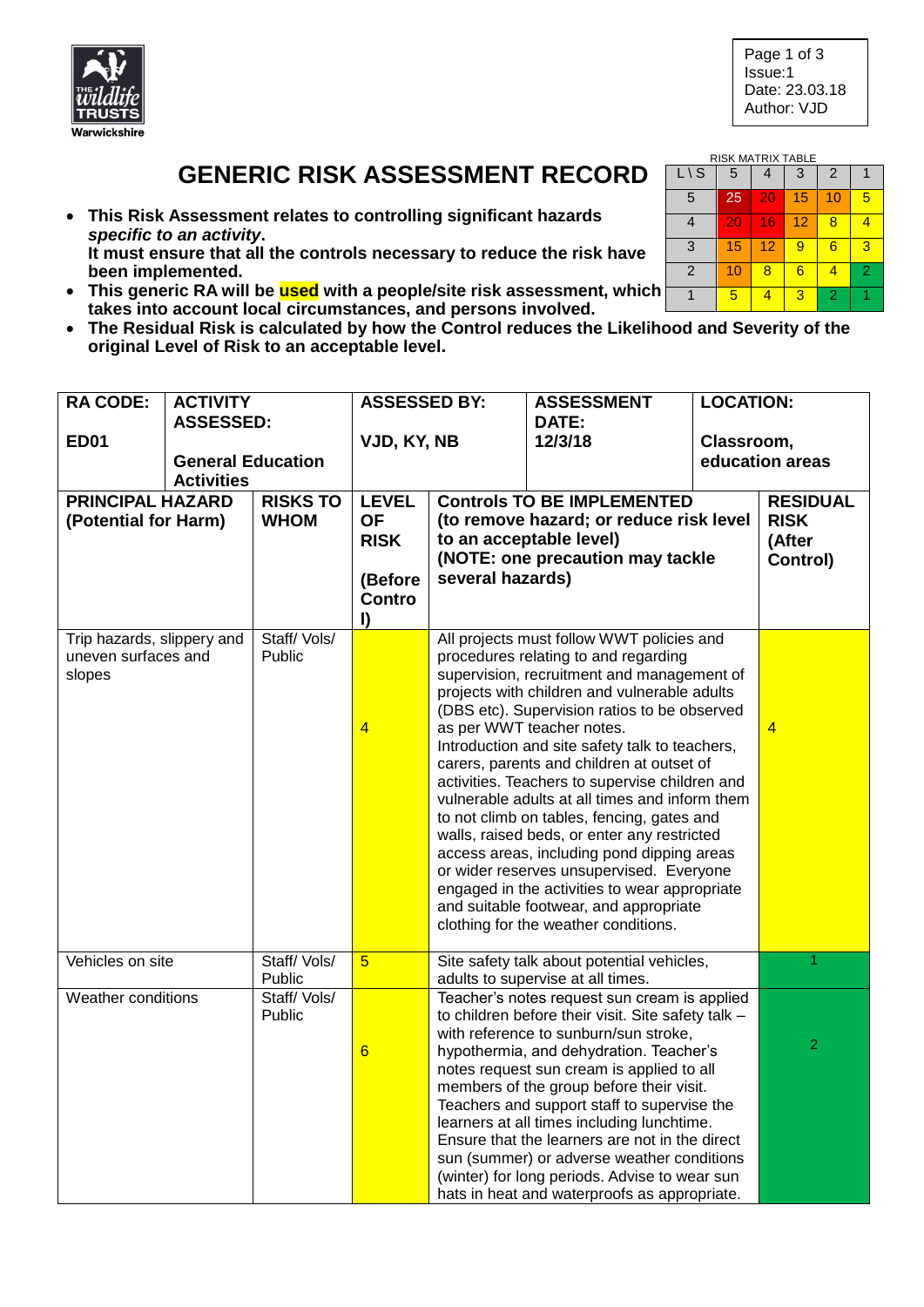| Insects, plants, animals,<br>infections from water,<br>biological hazards | Staff/Vols/<br>Public | 10 | Appropriate suitable footwear and clothing to<br>Staff/ Vols/ Public be worn. During high winds<br>and thunder storms groups should endeavour<br>to head indoors.<br>Teachers leading party to obtain information<br>from ALL party members on any known<br>conditions that maybe onset by the activity.<br>All members of party to wash hands after<br>activities and not to eat or drink during<br>activity. Teachers are responsible for<br>members of visiting party at all times<br>including lunchtime. Teacher's notes request<br>children's cuts are covered prior to visit.<br>Verbal warning about not putting hands near<br>face or in mouth, and no eating and drinking<br>until hands have been washed. Advise all to<br>wash hands washed after each activity where<br>children are in contact with plants, animals or<br>the floor. | $\overline{4}$  |
|---------------------------------------------------------------------------|-----------------------|----|----------------------------------------------------------------------------------------------------------------------------------------------------------------------------------------------------------------------------------------------------------------------------------------------------------------------------------------------------------------------------------------------------------------------------------------------------------------------------------------------------------------------------------------------------------------------------------------------------------------------------------------------------------------------------------------------------------------------------------------------------------------------------------------------------------------------------------------------------|-----------------|
| Trip hazards- Indoors                                                     | Staff/Vols/<br>Public | 8  | Safety talk, all persons attending activities to<br>wear appropriate foot wear. Children and<br>vulnerable adults to be supervised by visiting<br>teachers/leaders at all times, adequate and<br>appropriate levels of supervision to be<br>provided by visiting parties (see teachers'<br>notes). Advise not to run in indoor areas.                                                                                                                                                                                                                                                                                                                                                                                                                                                                                                              | $\overline{2}$  |
| Electrical sockets and<br>equipment                                       | Staff/Vols/<br>Public | 15 | Ensure that equipment is secured and stored<br>to ensure adequate floor space for activities.<br>Equipment and resources are stored<br>correctly and safely and pat tested as<br>appropriate (HSE).<br>Teachers to supervise children at all times to<br>ensure they do not interfere with sockets<br>and/or electrical equipment.                                                                                                                                                                                                                                                                                                                                                                                                                                                                                                                 | $\overline{2}$  |
| Fire                                                                      | Staff/Vols/<br>Public | 15 | Ensure that all staff and volunteers are aware<br>of signing in and out procedures. Ensure that<br>all staff are instructed and aware of the fire<br>evacuation procedures. Ensure all fire<br>extinguishers comply with legislation and are<br>serviced annually; all fire exits are clearly<br>marked and kept free from obstructions.<br>Check that all fire doors are kept closed and<br>not locked or pegged open, during sessions.<br>Ensure that break glasses are clearly visible.                                                                                                                                                                                                                                                                                                                                                         | $5\phantom{.0}$ |

Safe System of Work - In accordance with: Management of H&S at Work Regulations 1999

Determine Procedure Below

- **1. Ensure adequate first aid provision is available and that a competent first aider is on site.**
- **2. Safety talk to warn about slip and trip hazards, vehicles on site.**
- **3. Talk about what to do and where to go in the event of a fire.**